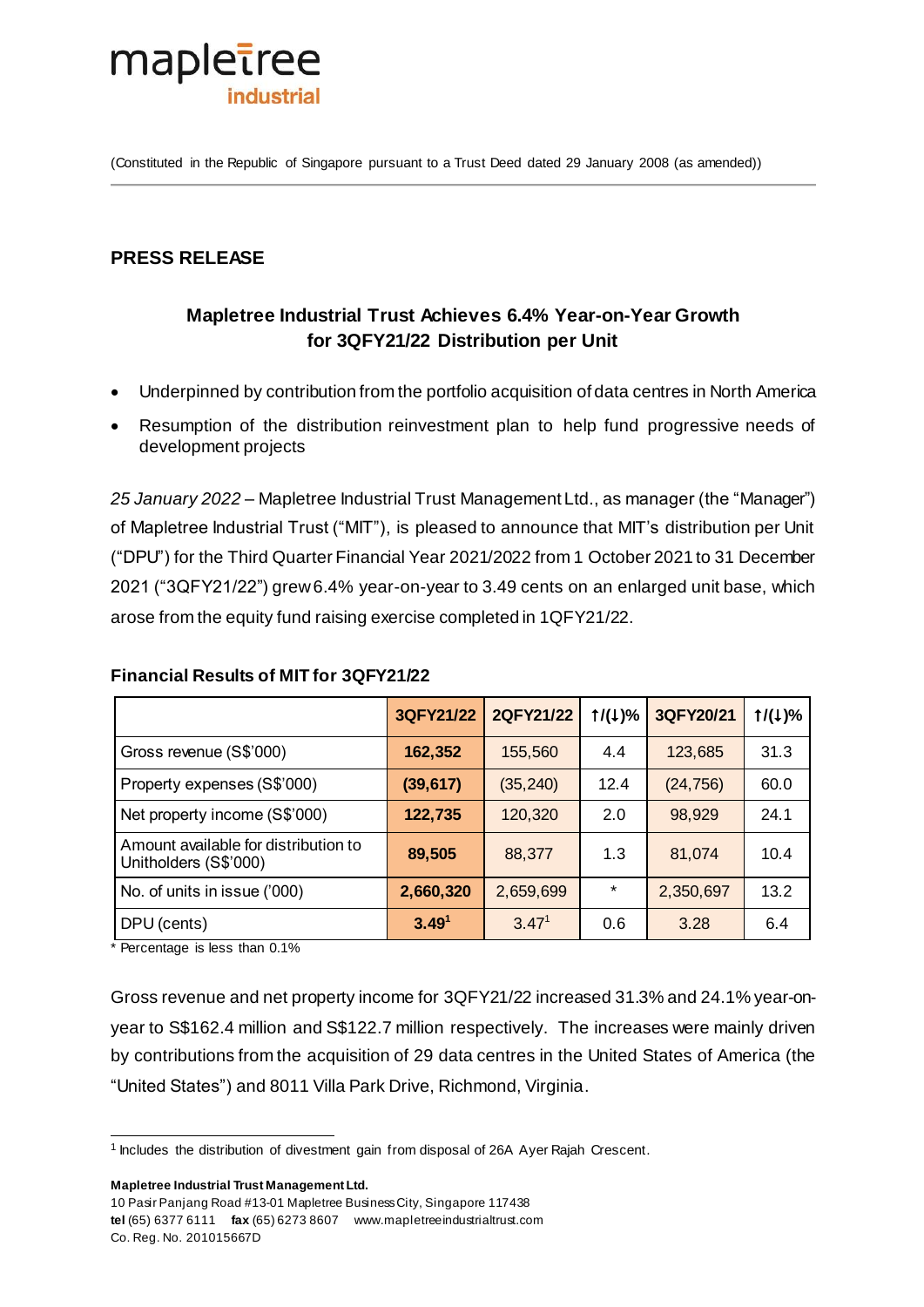Amount available for distribution to Unitholders for 3QFY21/22 rose by 10.4% year-on-year to S\$89.5 million.

Mr Tham Kuo Wei, Chief Executive Officer of the Manager, said, "Our portfolio rebalancing efforts towards higher value segments have enabled us to deliver another quarter of robust results. While the global economic recovery remains uneven, we will continue to strengthen the portfolio through strategic acquisitions and developments. The resumption of the distribution reinvestment plan will help to finance the redevelopment of the Kolam Ayer 2 Cluster and provide us greater financial flexibility to seize investment opportunities."

### **Portfolio and Investment Updates for 3QFY21/22**

Average Overall Portfolio occupancy for 3QFY21/22 decreased marginally to 93.6% from 93.7% in the preceding quarter. This was due to the full quarter impact of the completion of the 29 data centres in the United States, which had a lower average occupancy rate of 87.4%. Accordingly, the average occupancy rate for the North American Portfolio for 3QFY21/22 declined to 93.3% from 93.9% in the preceding quarter. The average occupancy for the Singapore Portfolio for 3QFY21/22 improved to 93.7% from 93.6% in the preceding quarter as higher occupancies were registered for Business Park Buildings and Stack-up/Ramp-up Buildings.

During the quarter, the Manager announced the proposed divestment of 19 Changi South Street 1 for S\$13.0 million<sup>2</sup>. The proposed divestment is in line with the Manager's proactive asset management strategy to improve portfolio quality. It is expected to complete by the first half of 2022.

### **Resumption of Distribution Reinvestment Plan**

As part of MIT's proactive capital management efforts, the Manager will be resuming the distribution reinvestment plan ("DRP") for the 3QFY21/22 distribution. This will enable Unitholders to acquire new units without incurring additional transaction related costs. The issue of units in lieu of cash distributions under the DRP will strengthen MIT's balance sheet,

<sup>.</sup>  $2$  Details can be found in the press release dated 23 December 2021 titled "Mapletree Industrial Trust to Divest 19 Changi South Street 1 for S\$13.0 Million".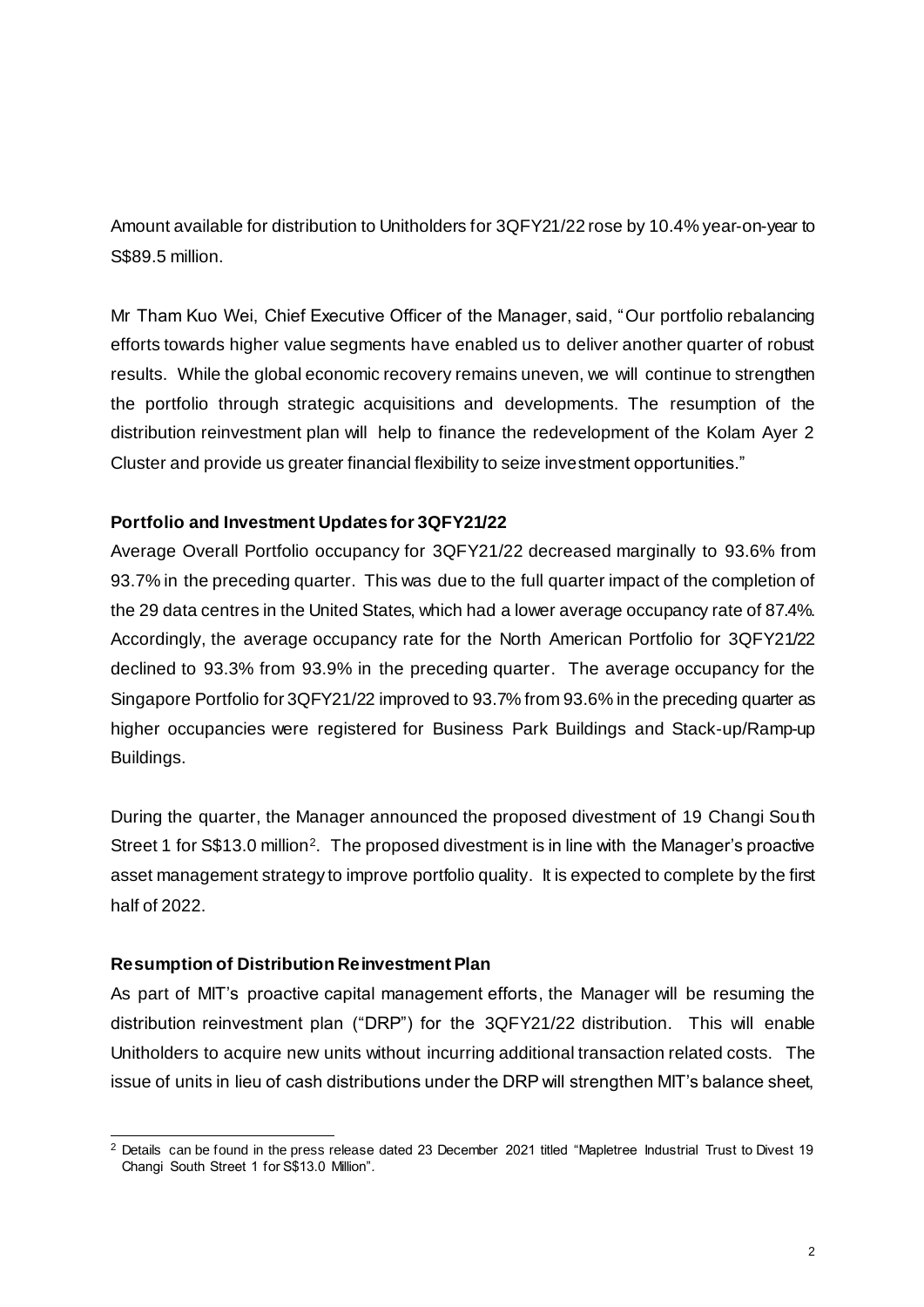help finance the progressive funding needs of development projects and accord MIT greater financial flexibility to pursue growth opportunities.

# **Outlook**

The global recovery is expected to decelerate amid continued COVID-19 flare-ups, diminished policy support and lingering supply bottlenecks. Global growth is projected to decelerate to 4.1% in 2022 and soften further to 3.2% in 2023. The outlook continues to be clouded by various downside risks such as renewed COVID-19 outbreaks due to Omicron or new virus variants, the possibility of de-anchored inflation expectations, and the weakening of long-term growth drivers<sup>3</sup>.

The quarterly Singapore Commercial Credit Bureau's Business Optimism Index<sup>4</sup> improved marginally for the first quarter of 2022, hitting a two-year high despite continued uncertainties in the COVID-19 trajectory. There are still lingering uncertainties about the new Omicron variant and the outlook of firms is expected to remain lukewarm in 2022<sup>5</sup>.

According to CBRE<sup>6</sup>, wholesale colocation inventory in primary data centre markets has more than doubled to 3.08 gigawatts since 2016. With 527.6 megawatts currently under construction in primary markets, the accelerated growth of the data centre sector will likely continue in 2022.

MIT's large and diversified tenant base with low dependence on any single tenant or trade sector will continue to underpin its portfolio resilience.

### **Distribution to Unitholders**

Unitholders can expect to receive their quarterly DPU for the period from 1 October 2021 to 31 December 2021 in cash or DRP units on 15 March 2022. The closure of MIT's transfer books and register of Unitholders will be at 5.00pm on 4 February 2022.

<sup>-</sup><sup>3</sup> Source: World Bank Group, Global Economic Prospects, January 2022.

<sup>4</sup> Source: Singapore Commercial Credit Bureau, 1Q2022.

<sup>5</sup> Source: The Business Times, Slight Improvement in Singapore Business Sentiment for Q12022 despite COV ID Uncertainties: SCCB, 7 December 2021.

<sup>6</sup> Source: CBRE, U.S. Real Estate Market Outlook 2022, December 2021.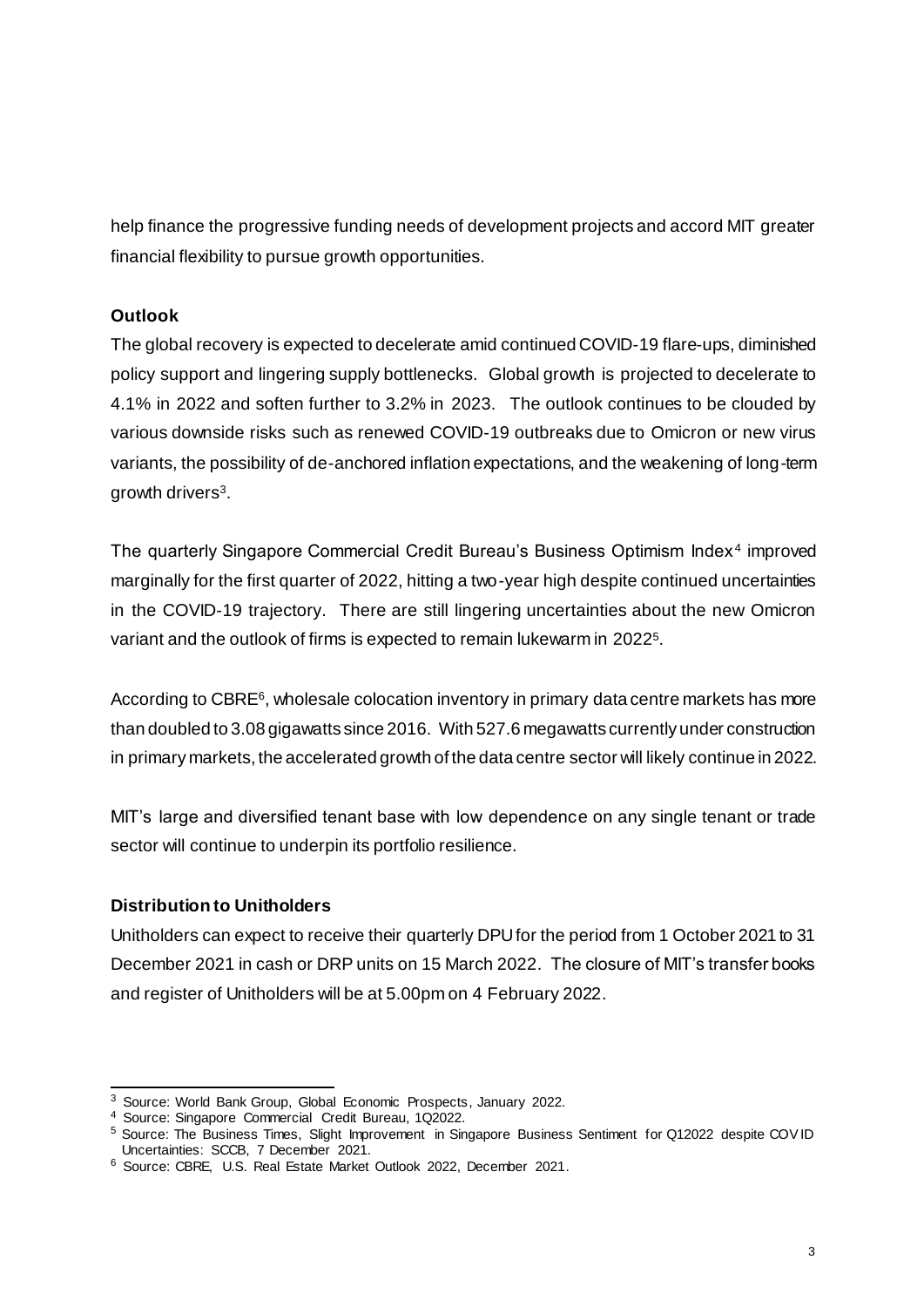For further information, please contact:

### **Mapletree Industrial Trust Management Ltd.**

Melissa TAN Director, Investor Relations Tel: +65 6377 6113 Email: melissa.tanhl@mapletree.com.sg

CHENG Mui Lian Manager, Investor Relations Tel: +65 6377 4536 Email: cheng.muilian@mapletree.com.sg

Website[: www.mapletreeindustrialtrust.com](http://www.mapletreeindustrialtrust.com/)